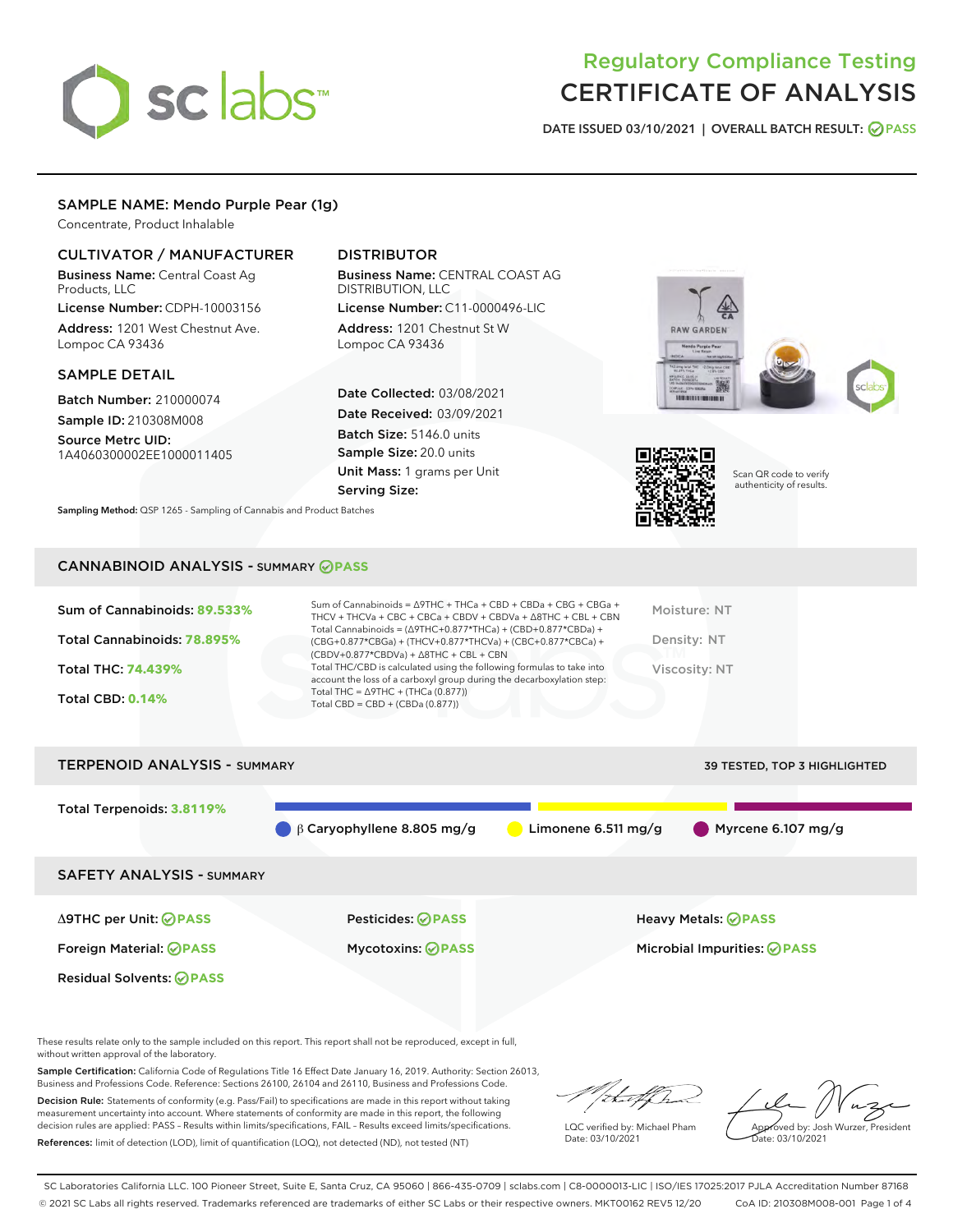



MENDO PURPLE PEAR (1G) | DATE ISSUED 03/10/2021 | OVERALL BATCH RESULT: @ PASS

#### CANNABINOID TEST RESULTS - 03/09/2021 2 PASS

Tested by high-performance liquid chromatography with diode-array detection (HPLC-DAD). **Method:** QSP 1157 - Analysis of Cannabinoids by HPLC-DAD

TOTAL CANNABINOIDS: **78.895%** Total Cannabinoids (Total THC) + (Total CBD) + (Total CBG) + (Total THCV) + (Total CBC) + (Total CBDV) + ∆8THC + CBL + CBN

TOTAL THC: **74.439%** Total THC (∆9THC+0.877\*THCa)

TOTAL CBD: **0.14%**

Total CBD (CBD+0.877\*CBDa)

TOTAL CBG: 2.09% Total CBG (CBG+0.877\*CBGa) TOTAL THCV: 1.392%

Total THCV (THCV+0.877\*THCVa) TOTAL CBC: 0.834% Total CBC (CBC+0.877\*CBCa)

TOTAL CBDV: ND Total CBDV (CBDV+0.877\*CBDVa)

| <b>COMPOUND</b>  | LOD/LOQ<br>(mg/g)          | <b>MEASUREMENT</b><br><b>UNCERTAINTY</b><br>(mg/g) | <b>RESULT</b><br>(mg/g) | <b>RESULT</b><br>(%) |
|------------------|----------------------------|----------------------------------------------------|-------------------------|----------------------|
| <b>THCa</b>      | 0.05/0.14                  | ±21.003                                            | 817.22                  | 81.722               |
| <b>A9THC</b>     | 0.06 / 0.26                | ±0.953                                             | 27.69                   | 2.769                |
| <b>CBGa</b>      | 0.1/0.2                    | ±1.11                                              | 21.3                    | 2.13                 |
| <b>THCVa</b>     | 0.07/0.20                  | ±0.757                                             | 15.87                   | 1.587                |
| <b>CBCa</b>      | 0.07/0.28                  | ±0.431                                             | 8.82                    | 0.882                |
| <b>CBG</b>       | 0.06/0.19                  | ±0.088                                             | 2.23                    | 0.223                |
| <b>CBDa</b>      | 0.02/0.19                  | ±0.047                                             | 1.60                    | 0.160                |
| <b>CBC</b>       | 0.2 / 0.5                  | ±0.02                                              | 0.6                     | 0.06                 |
| $\triangle$ 8THC | 0.1 / 0.4                  | N/A                                                | <b>ND</b>               | <b>ND</b>            |
| <b>THCV</b>      | 0.1/0.2                    | N/A                                                | <b>ND</b>               | <b>ND</b>            |
| <b>CBD</b>       | 0.07/0.29                  | N/A                                                | <b>ND</b>               | <b>ND</b>            |
| <b>CBDV</b>      | 0.04 / 0.15                | N/A                                                | <b>ND</b>               | <b>ND</b>            |
| <b>CBDVa</b>     | 0.03/0.53                  | N/A                                                | <b>ND</b>               | <b>ND</b>            |
| <b>CBL</b>       | 0.06 / 0.24                | N/A                                                | <b>ND</b>               | <b>ND</b>            |
| <b>CBN</b>       | 0.1 / 0.3                  | N/A                                                | <b>ND</b>               | <b>ND</b>            |
|                  | <b>SUM OF CANNABINOIDS</b> |                                                    | 895.33 mg/g             | 89.533%              |

#### **UNIT MASS: 1 grams per Unit**

| ∆9THC per Unit                                                                            | 1120 per-package limit | 27.69 mg/unit<br><b>PASS</b> |  |  |  |
|-------------------------------------------------------------------------------------------|------------------------|------------------------------|--|--|--|
| <b>Total THC per Unit</b>                                                                 |                        | 744.39 mg/unit               |  |  |  |
| <b>CBD per Unit</b>                                                                       |                        | <b>ND</b>                    |  |  |  |
| <b>Total CBD per Unit</b>                                                                 |                        | $1.40$ mg/unit               |  |  |  |
| Sum of Cannabinoids<br>per Unit                                                           |                        | 895.33 mg/unit               |  |  |  |
| <b>Total Cannabinoids</b><br>per Unit                                                     |                        | 788.95 mg/unit               |  |  |  |
| <b>MOISTURE TEST RESULT</b><br><b>VISCOSITY TEST RESULT</b><br><b>DENSITY TEST RESULT</b> |                        |                              |  |  |  |

**MOISTURE TEST RESULT**

Not Tested

Not Tested

Not Tested

#### TERPENOID TEST RESULTS - 03/10/2021

Terpene analysis utilizing gas chromatography-flame ionization detection (GC-FID). Terpenes are the aromatic compounds that endow cannabis with their unique scent and effect. Following are the primary terpenes detected. **Method:** QSP 1192 - Analysis of Terpenoids by GC-FID

| <b>COMPOUND</b>         | LOD/LOQ<br>(mg/g) | <b>MEASUREMENT</b><br><b>UNCERTAINTY</b><br>(mg/g) | <b>RESULT</b><br>(mg/g)                         | <b>RESULT</b><br>$(\%)$ |
|-------------------------|-------------------|----------------------------------------------------|-------------------------------------------------|-------------------------|
| $\beta$ Caryophyllene   | 0.004 / 0.012     | ±0.3135                                            | 8.805                                           | 0.8805                  |
| Limonene                | 0.005 / 0.016     | ±0.0931                                            | 6.511                                           | 0.6511                  |
| <b>Myrcene</b>          | 0.008 / 0.025     | ±0.0788                                            | 6.107                                           | 0.6107                  |
| Linalool                | 0.009 / 0.032     | ±0.1090                                            | 2.869                                           | 0.2869                  |
| $\alpha$ Humulene       | 0.009 / 0.029     | ±0.0810                                            | 2.522                                           | 0.2522                  |
| Ocimene                 | 0.011 / 0.038     | ±0.0689                                            | 2.145                                           | 0.2145                  |
| $\alpha$ Bisabolol      | 0.008 / 0.026     | ±0.0917                                            | 1.717                                           | 0.1717                  |
| Terpineol               | 0.016 / 0.055     | ±0.0750                                            | 1.221                                           | 0.1221                  |
| Fenchol                 | 0.010 / 0.034     | ±0.0461                                            | 1.191                                           | 0.1191                  |
| <b>Terpinolene</b>      | 0.008 / 0.026     | ±0.0198                                            | 0.964                                           | 0.0964                  |
| $\beta$ Pinene          | 0.004 / 0.014     | ±0.0095                                            | 0.824                                           | 0.0824                  |
| $\alpha$ Pinene         | 0.005 / 0.017     | ±0.0057                                            | 0.666                                           | 0.0666                  |
| trans-β-Farnesene       | 0.008 / 0.025     | ±0.0229                                            | 0.646                                           | 0.0646                  |
| Valencene               | 0.009 / 0.030     | ±0.0280                                            | 0.406                                           | 0.0406                  |
| <b>Borneol</b>          | 0.005 / 0.016     | ±0.0123                                            | 0.294                                           | 0.0294                  |
| Caryophyllene<br>Oxide  | 0.010 / 0.033     | ±0.0113                                            | 0.246                                           | 0.0246                  |
| Guaiol                  | 0.009 / 0.030     | ±0.0114                                            | 0.241                                           | 0.0241                  |
| <b>Nerolidol</b>        | 0.009 / 0.028     | ±0.0113                                            | 0.180                                           | 0.0180                  |
| Citronellol             | 0.003 / 0.010     | ±0.0078                                            | 0.160                                           | 0.0160                  |
| Fenchone                | 0.009 / 0.028     | ±0.0041                                            | 0.142                                           | 0.0142                  |
| Camphene                | 0.005 / 0.015     | ±0.0009                                            | 0.078                                           | 0.0078                  |
| Sabinene Hydrate        | 0.006 / 0.022     | ±0.0018                                            | 0.047                                           | 0.0047                  |
| <b>Geranyl Acetate</b>  | 0.004 / 0.014     | ±0.0016                                            | 0.039                                           | 0.0039                  |
| $\gamma$ Terpinene      | 0.006 / 0.018     | ±0.0006                                            | 0.033                                           | 0.0033                  |
| Geraniol                | 0.002 / 0.007     | ±0.0015                                            | 0.033                                           | 0.0033                  |
| $\alpha$ Terpinene      | 0.005 / 0.017     | ±0.0003                                            | 0.019                                           | 0.0019                  |
| Nerol                   | 0.003 / 0.011     | ±0.0006                                            | 0.013                                           | 0.0013                  |
| Sabinene                | 0.004 / 0.014     | N/A                                                | <loq< th=""><th>100</th></loq<>                 | 100                     |
| $\alpha$ Phellandrene   | 0.006 / 0.020     | N/A                                                | <loq< th=""><th><loq< th=""></loq<></th></loq<> | <loq< th=""></loq<>     |
| Eucalyptol              | 0.006 / 0.018     | N/A                                                | <loq< th=""><th><loq< th=""></loq<></th></loq<> | <loq< th=""></loq<>     |
| 3 Carene                | 0.005 / 0.018     | N/A                                                | ND                                              | ND                      |
| p-Cymene                | 0.005 / 0.016     | N/A                                                | ND                                              | ND                      |
| (-)-Isopulegol          | 0.005 / 0.016     | N/A                                                | ND                                              | ND                      |
| Camphor                 | 0.006 / 0.019     | N/A                                                | ND                                              | <b>ND</b>               |
| Isoborneol              | 0.004 / 0.012     | N/A                                                | ND                                              | <b>ND</b>               |
| Menthol                 | 0.008 / 0.025     | N/A                                                | ND                                              | ND                      |
| R-(+)-Pulegone          | 0.003 / 0.011     | N/A                                                | ND                                              | ND                      |
| $\alpha$ Cedrene        | 0.005 / 0.016     | N/A                                                | ND                                              | <b>ND</b>               |
| Cedrol                  | 0.008 / 0.027     | N/A                                                | ND                                              | ND                      |
| <b>TOTAL TERPENOIDS</b> |                   |                                                    | 38.119 mg/g                                     | 3.8119%                 |

SC Laboratories California LLC. 100 Pioneer Street, Suite E, Santa Cruz, CA 95060 | 866-435-0709 | sclabs.com | C8-0000013-LIC | ISO/IES 17025:2017 PJLA Accreditation Number 87168 © 2021 SC Labs all rights reserved. Trademarks referenced are trademarks of either SC Labs or their respective owners. MKT00162 REV5 12/20 CoA ID: 210308M008-001 Page 2 of 4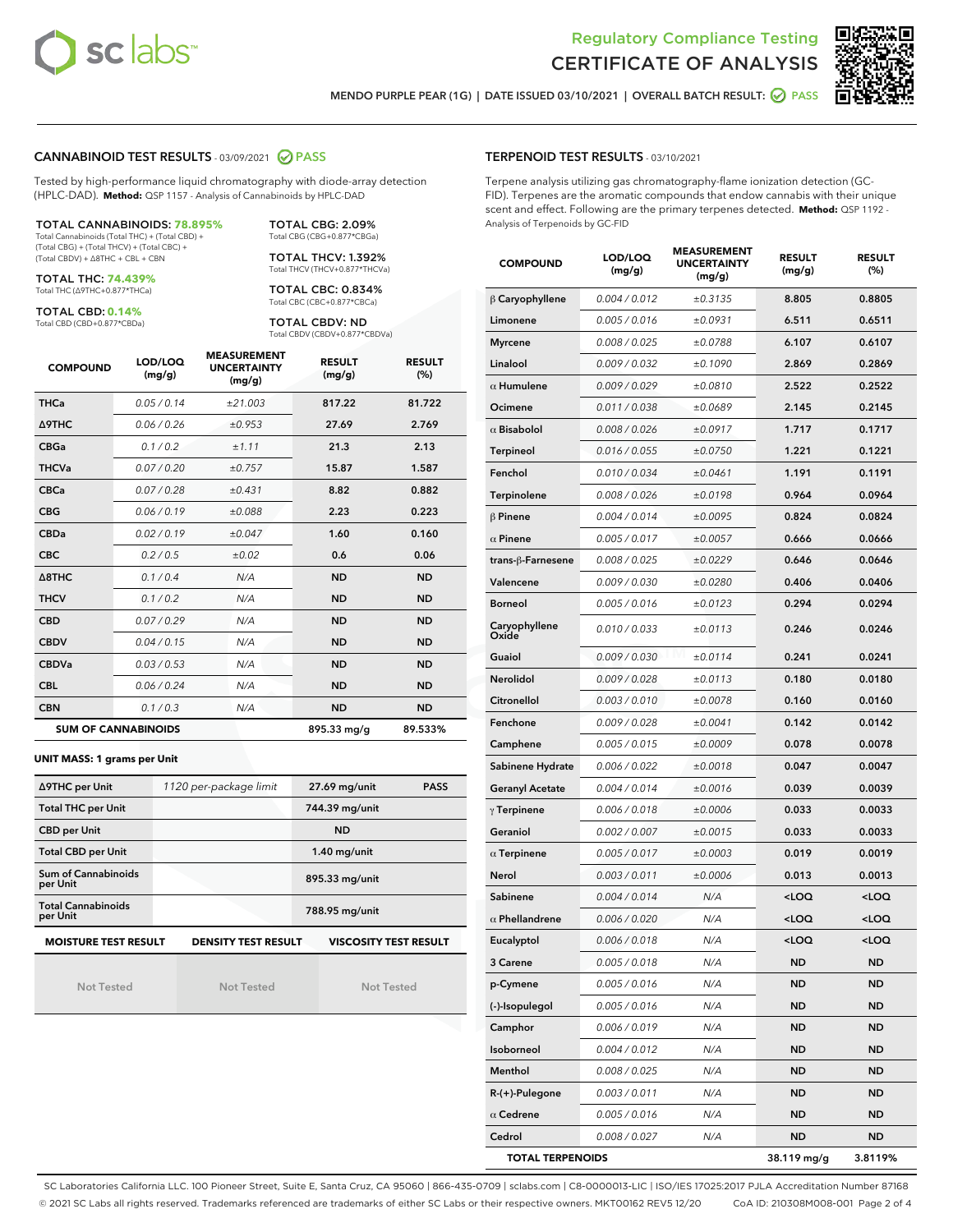



MENDO PURPLE PEAR (1G) | DATE ISSUED 03/10/2021 | OVERALL BATCH RESULT: ☑ PASS

# CATEGORY 1 PESTICIDE TEST RESULTS - 03/10/2021 2 PASS

Pesticide and plant growth regulator analysis utilizing high-performance liquid chromatography-mass spectrometry (HPLC-MS) or gas chromatography-mass spectrometry (GC-MS). \*GC-MS utilized where indicated. **Method:** QSP 1212 - Analysis of Pesticides and Mycotoxins by LC-MS or QSP 1213 - Analysis of Pesticides by GC-MS

| <b>COMPOUND</b>             | LOD/LOQ<br>$(\mu g/g)$ | <b>ACTION</b><br><b>LIMIT</b><br>$(\mu g/g)$ | <b>MEASUREMENT</b><br><b>UNCERTAINTY</b><br>$(\mu g/g)$ | <b>RESULT</b><br>$(\mu g/g)$ | <b>RESULT</b> |
|-----------------------------|------------------------|----------------------------------------------|---------------------------------------------------------|------------------------------|---------------|
| Aldicarb                    | 0.03 / 0.08            | $\ge$ LOD                                    | N/A                                                     | <b>ND</b>                    | <b>PASS</b>   |
| Carbofuran                  | 0.02 / 0.05            | $\ge$ LOD                                    | N/A                                                     | <b>ND</b>                    | <b>PASS</b>   |
| Chlordane*                  | 0.03 / 0.08            | $\ge$ LOD                                    | N/A                                                     | <b>ND</b>                    | <b>PASS</b>   |
| Chlorfenapyr*               | 0.03/0.10              | $\ge$ LOD                                    | N/A                                                     | <b>ND</b>                    | <b>PASS</b>   |
| Chlorpyrifos                | 0.02 / 0.06            | $\ge$ LOD                                    | N/A                                                     | <b>ND</b>                    | <b>PASS</b>   |
| Coumaphos                   | 0.02 / 0.07            | $\ge$ LOD                                    | N/A                                                     | <b>ND</b>                    | <b>PASS</b>   |
| Daminozide                  | 0.02 / 0.07            | $\ge$ LOD                                    | N/A                                                     | <b>ND</b>                    | <b>PASS</b>   |
| <b>DDVP</b><br>(Dichlorvos) | 0.03/0.09              | $\ge$ LOD                                    | N/A                                                     | <b>ND</b>                    | <b>PASS</b>   |
| <b>Dimethoate</b>           | 0.03 / 0.08            | $\ge$ LOD                                    | N/A                                                     | <b>ND</b>                    | <b>PASS</b>   |
| Ethoprop(hos)               | 0.03/0.10              | $\ge$ LOD                                    | N/A                                                     | <b>ND</b>                    | <b>PASS</b>   |
| Etofenprox                  | 0.02 / 0.06            | $>$ LOD                                      | N/A                                                     | <b>ND</b>                    | <b>PASS</b>   |
| Fenoxycarb                  | 0.03 / 0.08            | $\ge$ LOD                                    | N/A                                                     | <b>ND</b>                    | <b>PASS</b>   |
| Fipronil                    | 0.03 / 0.08            | $>$ LOD                                      | N/A                                                     | <b>ND</b>                    | <b>PASS</b>   |
| Imazalil                    | 0.02 / 0.06            | $\ge$ LOD                                    | N/A                                                     | <b>ND</b>                    | <b>PASS</b>   |
| Methiocarb                  | 0.02 / 0.07            | $\ge$ LOD                                    | N/A                                                     | <b>ND</b>                    | <b>PASS</b>   |
| Methyl<br>parathion         | 0.03/0.10              | $\ge$ LOD                                    | N/A                                                     | <b>ND</b>                    | <b>PASS</b>   |
| <b>Mevinphos</b>            | 0.03/0.09              | $\ge$ LOD                                    | N/A                                                     | <b>ND</b>                    | <b>PASS</b>   |
| Paclobutrazol               | 0.02 / 0.05            | $\ge$ LOD                                    | N/A                                                     | <b>ND</b>                    | <b>PASS</b>   |
| Propoxur                    | 0.03/0.09              | $\ge$ LOD                                    | N/A                                                     | <b>ND</b>                    | <b>PASS</b>   |
| Spiroxamine                 | 0.03 / 0.08            | $\ge$ LOD                                    | N/A                                                     | <b>ND</b>                    | <b>PASS</b>   |
| <b>Thiacloprid</b>          | 0.03/0.10              | $\ge$ LOD                                    | N/A                                                     | <b>ND</b>                    | <b>PASS</b>   |

# CATEGORY 2 PESTICIDE TEST RESULTS - 03/10/2021 @ PASS

| <b>COMPOUND</b>   | LOD/LOQ<br>$(\mu g/g)$ | <b>ACTION</b><br><b>LIMIT</b><br>$(\mu g/g)$ | <b>MEASUREMENT</b><br><b>UNCERTAINTY</b><br>$(\mu g/g)$ | <b>RESULT</b><br>$(\mu g/g)$ | <b>RESULT</b> |
|-------------------|------------------------|----------------------------------------------|---------------------------------------------------------|------------------------------|---------------|
| Abamectin         | 0.03/0.10              | 0.1                                          | N/A                                                     | <b>ND</b>                    | <b>PASS</b>   |
| Acephate          | 0.02/0.07              | 0.1                                          | N/A                                                     | <b>ND</b>                    | <b>PASS</b>   |
| Acequinocyl       | 0.02/0.07              | 0.1                                          | N/A                                                     | <b>ND</b>                    | <b>PASS</b>   |
| Acetamiprid       | 0.02/0.05              | 0.1                                          | N/A                                                     | <b>ND</b>                    | <b>PASS</b>   |
| Azoxystrobin      | 0.02/0.07              | 0.1                                          | N/A                                                     | <b>ND</b>                    | <b>PASS</b>   |
| <b>Bifenazate</b> | 0.01/0.04              | 0.1                                          | N/A                                                     | <b>ND</b>                    | <b>PASS</b>   |
| <b>Bifenthrin</b> | 0.02/0.05              | 3                                            | N/A                                                     | <b>ND</b>                    | <b>PASS</b>   |
| <b>Boscalid</b>   | 0.03/0.09              | 0.1                                          | N/A                                                     | <b>ND</b>                    | <b>PASS</b>   |

| <b>CATEGORY 2 PESTICIDE TEST RESULTS</b> - 03/10/2021 continued |
|-----------------------------------------------------------------|
|-----------------------------------------------------------------|

| <b>COMPOUND</b>               | LOD/LOQ<br>$(\mu g/g)$ | <b>ACTION</b><br>LIMIT<br>$(\mu g/g)$ | <b>MEASUREMENT</b><br><b>UNCERTAINTY</b><br>(µg/g) | <b>RESULT</b><br>(µg/g) | <b>RESULT</b> |
|-------------------------------|------------------------|---------------------------------------|----------------------------------------------------|-------------------------|---------------|
| Captan                        | 0.19/0.57              | 0.7                                   | N/A                                                | ND                      | <b>PASS</b>   |
| Carbaryl                      | 0.02 / 0.06            | 0.5                                   | N/A                                                | ND                      | <b>PASS</b>   |
| Chlorantranilip-<br>role      | 0.04 / 0.12            | 10                                    | N/A                                                | ND                      | <b>PASS</b>   |
| Clofentezine                  | 0.03 / 0.09            | 0.1                                   | N/A                                                | ND                      | <b>PASS</b>   |
| Cyfluthrin                    | 0.12 / 0.38            | 2                                     | N/A                                                | ND                      | <b>PASS</b>   |
| Cypermethrin                  | 0.11 / 0.32            | 1                                     | N/A                                                | ND                      | <b>PASS</b>   |
| Diazinon                      | 0.02 / 0.05            | 0.1                                   | N/A                                                | ND                      | <b>PASS</b>   |
| Dimethomorph                  | 0.03 / 0.09            | 2                                     | N/A                                                | ND                      | <b>PASS</b>   |
| Etoxazole                     | 0.02 / 0.06            | 0.1                                   | N/A                                                | ND                      | <b>PASS</b>   |
| Fenhexamid                    | 0.03 / 0.09            | 0.1                                   | N/A                                                | ND                      | <b>PASS</b>   |
| Fenpyroximate                 | 0.02 / 0.06            | 0.1                                   | N/A                                                | ND                      | <b>PASS</b>   |
| Flonicamid                    | 0.03 / 0.10            | 0.1                                   | N/A                                                | ND                      | <b>PASS</b>   |
| Fludioxonil                   | 0.03 / 0.10            | 0.1                                   | N/A                                                | ND                      | <b>PASS</b>   |
| Hexythiazox                   | 0.02 / 0.07            | 0.1                                   | N/A                                                | ND                      | <b>PASS</b>   |
| Imidacloprid                  | 0.04 / 0.11            | 5                                     | N/A                                                | ND                      | <b>PASS</b>   |
| Kresoxim-methyl               | 0.02 / 0.07            | 0.1                                   | N/A                                                | ND                      | <b>PASS</b>   |
| <b>Malathion</b>              | 0.03 / 0.09            | 0.5                                   | N/A                                                | ND                      | <b>PASS</b>   |
| Metalaxyl                     | 0.02 / 0.07            | 2                                     | N/A                                                | ND                      | <b>PASS</b>   |
| Methomyl                      | 0.03 / 0.10            | 1                                     | N/A                                                | ND                      | <b>PASS</b>   |
| Myclobutanil                  | 0.03/0.09              | 0.1                                   | N/A                                                | ND                      | <b>PASS</b>   |
| <b>Naled</b>                  | 0.02 / 0.07            | 0.1                                   | N/A                                                | ND                      | <b>PASS</b>   |
| Oxamyl                        | 0.04 / 0.11            | 0.5                                   | N/A                                                | ND                      | <b>PASS</b>   |
| Pentachloronitro-<br>benzene* | 0.03 / 0.09            | 0.1                                   | N/A                                                | ND                      | <b>PASS</b>   |
| Permethrin                    | 0.04 / 0.12            | 0.5                                   | N/A                                                | ND                      | <b>PASS</b>   |
| Phosmet                       | 0.03 / 0.10            | 0.1                                   | N/A                                                | ND                      | PASS          |
| Piperonylbu-<br>toxide        | 0.02 / 0.07            | 3                                     | N/A                                                | ND                      | <b>PASS</b>   |
| Prallethrin                   | 0.03 / 0.08            | 0.1                                   | N/A                                                | ND                      | <b>PASS</b>   |
| Propiconazole                 | 0.02 / 0.07            | 0.1                                   | N/A                                                | ND                      | <b>PASS</b>   |
| Pyrethrins                    | 0.04 / 0.12            | 0.5                                   | N/A                                                | ND                      | PASS          |
| Pyridaben                     | 0.02 / 0.07            | 0.1                                   | N/A                                                | ND                      | <b>PASS</b>   |
| Spinetoram                    | 0.02 / 0.07            | 0.1                                   | N/A                                                | <b>ND</b>               | <b>PASS</b>   |
| Spinosad                      | 0.02 / 0.07            | 0.1                                   | N/A                                                | ND                      | <b>PASS</b>   |
| Spiromesifen                  | 0.02 / 0.05            | 0.1                                   | N/A                                                | ND                      | <b>PASS</b>   |
| Spirotetramat                 | 0.02 / 0.06            | 0.1                                   | N/A                                                | ND                      | <b>PASS</b>   |
| Tebuconazole                  | 0.02 / 0.07            | 0.1                                   | N/A                                                | ND                      | <b>PASS</b>   |
| Thiamethoxam                  | 0.03 / 0.10            | 5                                     | N/A                                                | ND                      | <b>PASS</b>   |
| Trifloxystrobin               | 0.03 / 0.08            | 0.1                                   | N/A                                                | ND                      | <b>PASS</b>   |

SC Laboratories California LLC. 100 Pioneer Street, Suite E, Santa Cruz, CA 95060 | 866-435-0709 | sclabs.com | C8-0000013-LIC | ISO/IES 17025:2017 PJLA Accreditation Number 87168 © 2021 SC Labs all rights reserved. Trademarks referenced are trademarks of either SC Labs or their respective owners. MKT00162 REV5 12/20 CoA ID: 210308M008-001 Page 3 of 4